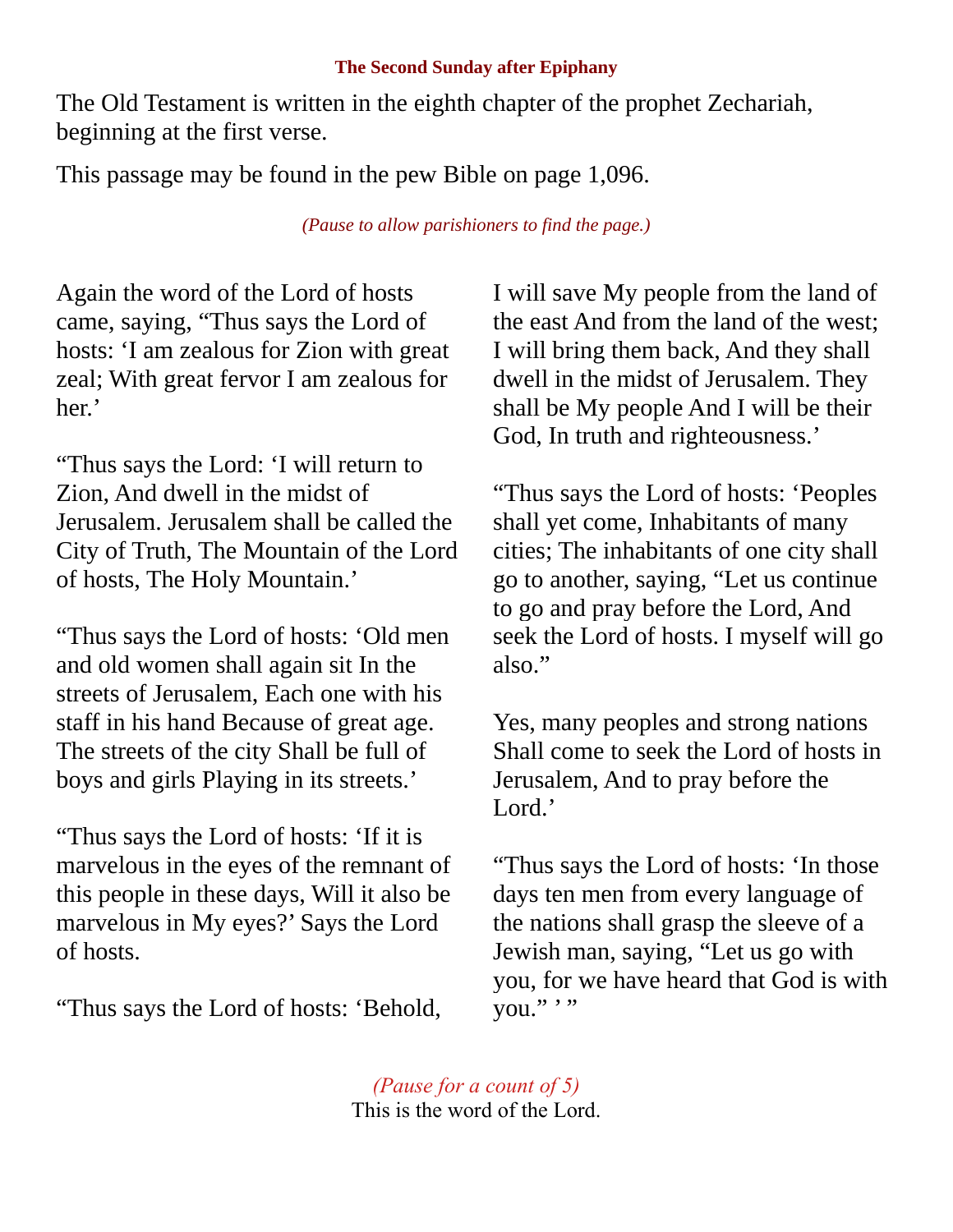## **Psalm 118:1-16**

1 O GIVE thanks unto the Lord, for he is gracious; \* because his mercy endureth for ever.

2 Let Israel now confess that he is gracious, \* and that his mercy endureth for ever.

3 Let the house of Aaron now confess, \* that his mercy endureth for ever.

4 Yea, let them now that fear the Lord confess, \* that his mercy endureth for ever.

5 I called upon the Lord in trouble; \* and the Lord heard me at large.

6 The Lord is on my side; \* I will not fear what man doeth unto me.

7 The Lord taketh my part with them that help me; \* therefore shall I see my desire upon mine enemies.

8 It is better to trust in the Lord, \* than to put any confidence in man.

9 It is better to trust in the Lord, \* than to put any confidence in princes.

10 All nations compassed me round about; \* but in the Name of the Lord will I destroy them.

11 They kept me in on every side, they kept me in, I say, on every side; \* but in the Name of the Lord will I destroy them.

12 They came about me like bees, and are extinct even as the fire among the thorns; \* for in the Name of the Lord I will destroy them.

13 Thou hast thrust sore at me, that I might fall; \* but the Lord was my help.

14 The Lord is my strength, and my song; \* and is become my salvation.

15 The voice of joy and health is in the dwellings of the righteous; \* the right hand of the Lord bringeth mighty things to pass.

16 The right hand of the Lord hath the pre-eminence; \* the right hand of the Lord bringeth mighty things to pass.

*Glory be…*